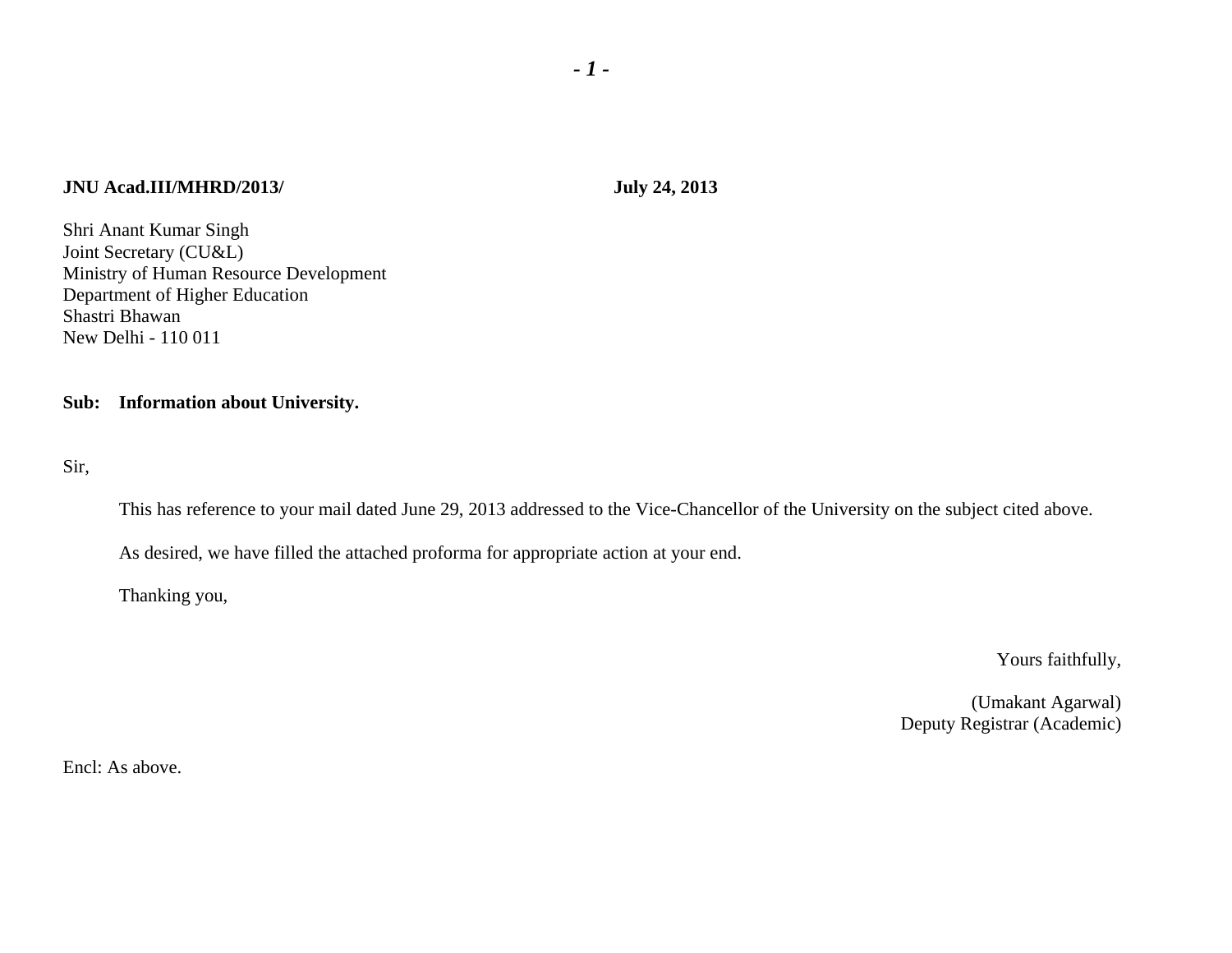## **JAWAHARLAL NEHRU UNIVERSITY NEW DELHI – 110067**

# **PROFILE OF CENTRAL UNIVERSITY (For the year 2013-14)**

| $\mathbf{1}$   | Name of the University | <b>Jawaharlal Nehru University</b> |
|----------------|------------------------|------------------------------------|
| 2              | Postal Address Line 1  | <b>New Mehrauli Road</b>           |
|                | City                   | New Delhi - 110067                 |
|                | Pin Code               | 110067                             |
| 3              | Website                | www.jnu.ac.in                      |
|                |                        |                                    |
| $\overline{4}$ | Year of Establishment  | 1969                               |

## 5 Key Functionaries (With contact details)

| Functionary     | Name                   | Address                                     | Phone No.                              | Email                    | Date of Apptt. | Date of    |
|-----------------|------------------------|---------------------------------------------|----------------------------------------|--------------------------|----------------|------------|
|                 |                        |                                             |                                        |                          |                | Retirement |
| Vice-Chancellor | Prof. Sudhir K. Sopory | VC Lodge JNU, New                           | O) 26741500                            | vc@mail.jnu.ac.in        | 28.01.2011     | 27.01.2016 |
|                 |                        | Delhi - 110067                              | R) 26741555                            |                          |                |            |
| Registrar       | Dr. Sandeep Chatterjee | 07 Dakshinapuram JNU,<br>New Delhi - 110067 | O) 26743650<br>26704005<br>R) 26704777 | registrar@mail.jnu.ac.in | 10.05.2011     | 09.05.2016 |
|                 |                        |                                             | M) 9910029677                          |                          |                |            |
| Finance Officer | Sh. R. K. Verma        | 04 Dakshinapuram JNU,<br>New Delhi - 110067 | O) 26742618<br>26704032<br>R) 26742417 | $f.o. @ mail.$ jnu.ac.in | 19.05.2011     | 18.05.2016 |
|                 |                        |                                             | M) 9650571555                          |                          |                |            |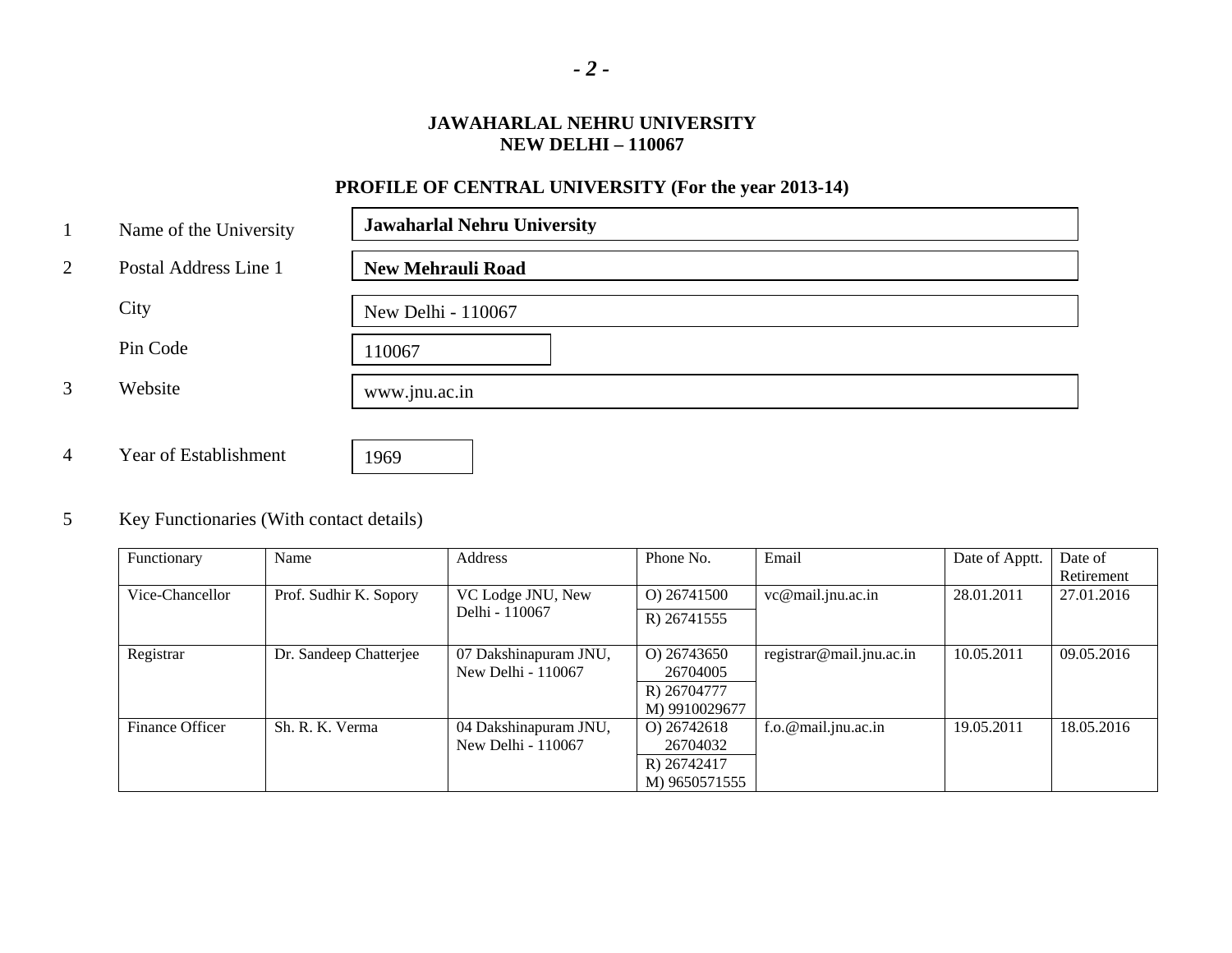## 6 Details of the Centre(s)/ Campus(es), if any: **It is a residential University without any other campus.**

| Name of<br>Centre/Campus | Year of<br>Establishment | Location<br>with<br>Address | Phone | Website<br>Address | Name of the<br>Head of the<br>Centre/Campus | Whether<br>permanent/temporary<br>campus | If<br>temporary,<br>status of<br>land<br>allotment | No.<br>of<br>Prog. | No. of<br>teachers | No. of<br>Students |
|--------------------------|--------------------------|-----------------------------|-------|--------------------|---------------------------------------------|------------------------------------------|----------------------------------------------------|--------------------|--------------------|--------------------|
|                          |                          |                             |       |                    |                                             |                                          |                                                    |                    |                    |                    |
|                          |                          |                             |       |                    |                                             |                                          |                                                    |                    |                    |                    |
|                          |                          |                             |       |                    |                                             |                                          |                                                    |                    |                    |                    |
|                          |                          |                             |       |                    |                                             |                                          |                                                    |                    |                    |                    |

## 7 Details of constituent colleges: **Not applicable as JNU is a residential University.**

| Name of the<br>College | year of<br>establishment<br>(YYYY) | Location with<br>Address | Phone | Website<br>Address | Name of the<br>Head of<br>College | No. of<br>Programmes<br>offered | No. of<br>Teachers | No. of<br><b>Students</b> |
|------------------------|------------------------------------|--------------------------|-------|--------------------|-----------------------------------|---------------------------------|--------------------|---------------------------|
|                        |                                    |                          |       |                    |                                   |                                 |                    |                           |
|                        |                                    |                          |       |                    |                                   |                                 |                    |                           |
|                        |                                    |                          |       |                    |                                   |                                 |                    |                           |

8

# Details of affiliated colleges: **Details of the recognized Defence Colleges/Academies**

| SI.<br>No. | Name of the Institute/Centre   | <b>Year of</b><br>establishment | <b>Location with</b><br>address | <b>Phone</b>   | <b>Website Address</b> | Name of the Head<br>of Institute/Centre    | No. of<br>progmm<br>offered | No. of<br>teache<br>$rs^*$ | No. of students<br>during the years<br>2011 & 2012 |
|------------|--------------------------------|---------------------------------|---------------------------------|----------------|------------------------|--------------------------------------------|-----------------------------|----------------------------|----------------------------------------------------|
|            | Centre for Development Studies | 1974                            | Thiruvananthap<br>uram          | 0471-2448881-4 | www.cds.ac.in          | <b>Prof Pulapre</b><br><b>Balakrishnan</b> | M.Phi1/<br>Ph.D/MA          |                            | $MA-15$<br>M Phil/Ph D-09                          |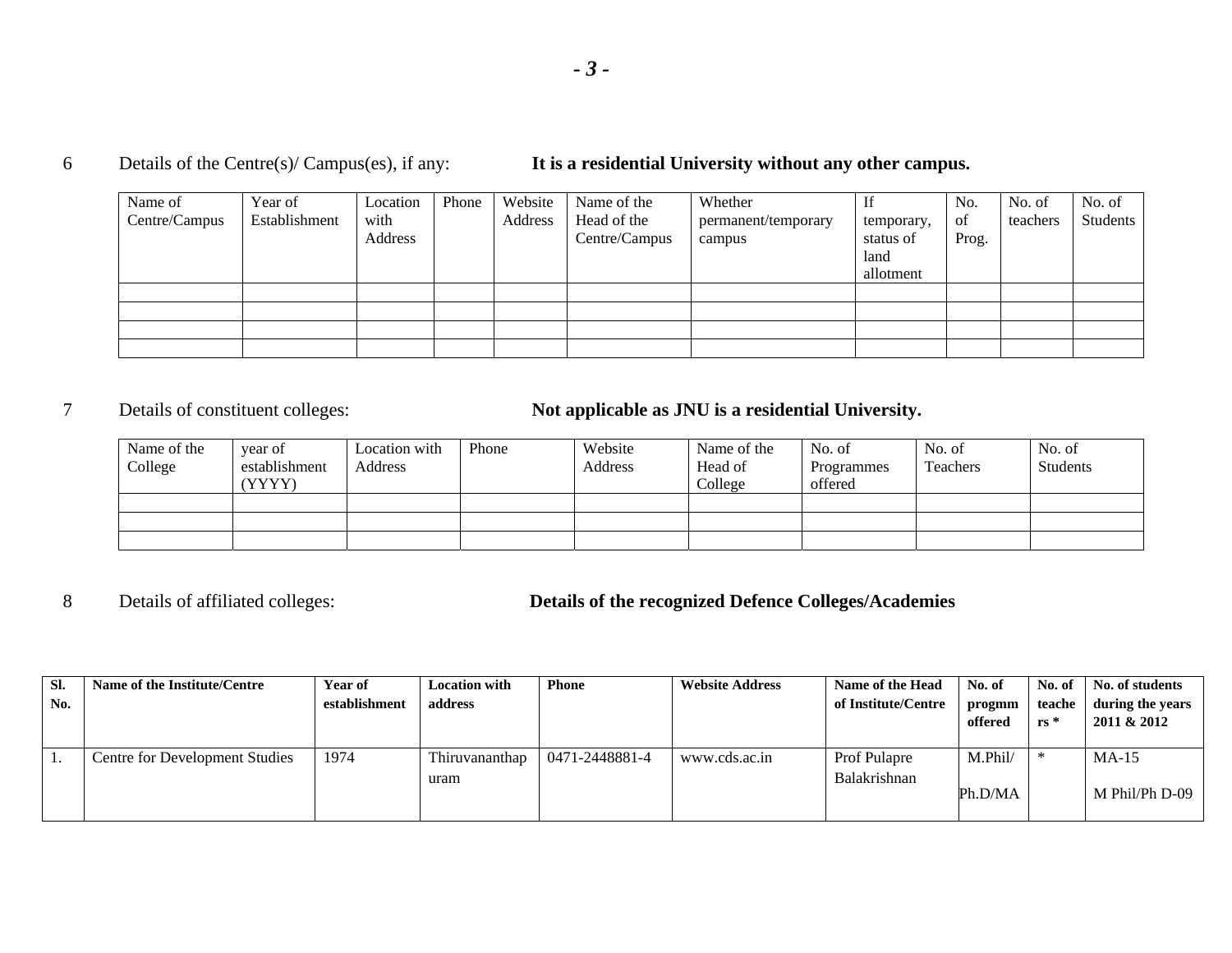| 2.  | Centre for Cellular and<br>Molecular-Bioloogy                             | 1984 | Hyderabad  | 040-27160222,41              | www.ccmb.res.in               | Prof. Ch Mohan<br>Rao           | Ph.D. | $\ast$ | 24              |
|-----|---------------------------------------------------------------------------|------|------------|------------------------------|-------------------------------|---------------------------------|-------|--------|-----------------|
| 3.  | National Institute of Immunology                                          | 1985 | New Delhi  | 26717121-45,<br>26717010-19  | www.nii.ac.in                 | Prof Chandrima<br>Shaha         | Ph.D. | $\ast$ | 44              |
| 4.  | Raman Research Institute                                                  | 1992 | Bangalore  | 080-23610122                 |                               | Prof Ravi<br>Subrahmanyan       | Ph.D. | $\ast$ | 14              |
| 5.  | <b>International Centre for Genetic-</b><br>Engineering and Biotechnology | 1994 | New Delhi  | 011-26742317                 | www.icgeb.org                 | Prof. $V S$<br>Chauhan          | Ph.D. | $\ast$ | 34              |
| 6.  | Institute of Microbial Technology                                         | 1995 | Chandigarh | 0172-6665201/<br>6665202     | www.imtech.resres.in          | Prof. Girish Sahni              | Ph.D. | $\ast$ | $\overline{53}$ |
| 7.  | Inter-University Accelerator<br>Centre                                    | 1995 | New Delhi  | 26893955,<br>26892601        | www.iuac.res.in               | Prof. Amit Roy                  | Ph.D. | $\ast$ | 03              |
| 8.  | Central Iinstitute of Medicinal-<br>and Aromatic Plants                   | 1996 | Lucknow    | 0522-2342682                 | www.cimap.res.in              | Dr C S Nautiyal                 | Ph.D. | $\ast$ | 22              |
| 9.  | Central Drug Research Institute                                           | 1999 | Lucknow    | 0522-2612411-18              | www.cdri.res.in               | Dr. Tushar Kanti<br>Chakraborty | Ph.D. | $\ast$ | 84              |
| 10. | National Institute of Plant<br>Genome Research                            | 2001 | New Delhi  | $011 -$<br>26735170/26741751 | www.nipgr.res.in              | Prof. Akhilesh<br>Kumar Tyagi   | Ph.D. | $\ast$ | 14              |
| 11. | Inter-University Centre for<br>Astronomy and Astrophysics                 | 2009 | Pune       | 020-2569 1414,<br>2560 4100  | www.iucaa.ernet.in            | Prof. Ajit<br>Kembhavi          | Ph.D. | $\ast$ | 06              |
| 12. | Bhabha Atomic Research Centre,                                            | 1976 | Mumbai     | 91-22-25505050 /<br>25592000 | www.webmaster@ba<br>rc.gov.in | Shri Sekhar Basu                | Ph.D. | $\ast$ | L,              |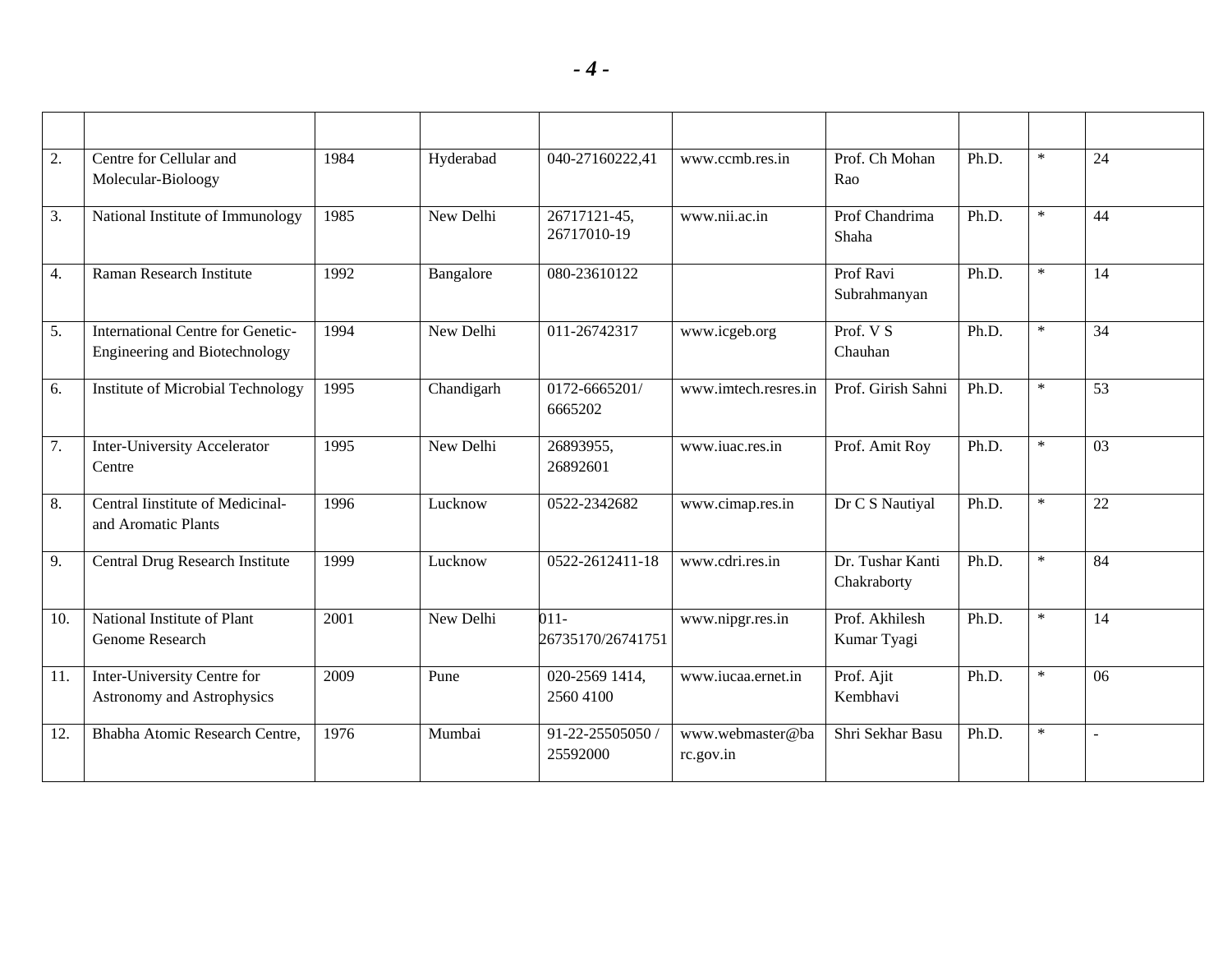| $\overline{sl}$ .<br>No. | <b>Name</b><br>of<br>the<br><b>College/Academy</b>                                                 | Yr. of<br>Estab. | <b>Location with</b>        | <b>Phone</b>                                                                | <b>Website Add</b>                           | Name of Head of<br>Apptt<br><b>College/Academy</b> |            | No.<br>of<br>Progms.                                                    | No.<br>of<br><b>Teachers</b> | No.<br>of<br><b>Students</b> |
|--------------------------|----------------------------------------------------------------------------------------------------|------------------|-----------------------------|-----------------------------------------------------------------------------|----------------------------------------------|----------------------------------------------------|------------|-------------------------------------------------------------------------|------------------------------|------------------------------|
| 13.                      | <b>College of Military</b><br>Engg. (CME)                                                          | 1947             | Pune                        | 020-26025002                                                                | No Website                                   | Lt. Gen. J.<br>Sikand<br><b>VSM</b>                | Commandant | 02 Courses<br>$(i)$ B. Tech.<br>(ii)M. Tech.                            | 075                          | 550                          |
| 14.                      | Military College of<br><b>Electronics</b><br>$\mathbf{x}$<br><b>Mechanical</b><br>Engg.<br>(MCEME) | 1967             | Secunderabad                | 040-27791050                                                                | No Website                                   | Lt. Gen. SM Mehta<br>SMAVSMVSM**                   | Commandant | 02 Courses<br>$(i)$ B. Tech.<br>(ii)M. Tech.                            | 20<br>31                     | 112<br>72                    |
| 15.                      | Military College of<br>Telecommunication<br><b>Engineering</b><br>(MCTE)                           |                  | <b>Mhow</b>                 | Tel-<br>07324-255018<br>07324-273630<br>Fax-07324-<br>73240<br>07324-255018 | No Website<br>Email-gsolitmcte-<br>mp@nic.in | Lt. Gen.<br>Rajesh Pant, AVSM,<br><b>VSM</b>       | Commandant | 01 Course<br>B. Tech.                                                   | $\sim$                       | 216                          |
| 16.                      | <b>Naval</b><br><b>Indian</b><br>Academy (INA)                                                     | 2009             | <b>Ezhimala</b>             | 04985-224168                                                                | http://indiannavy.nic.in<br>/ina/contact.php | Admrl<br>Rear<br>KB<br>Mehta                       | Principal  | 02 Courses<br>$(i)$ B. A.<br>$(ii)$ M.Sc.<br>(AEC)                      | 50                           | 803                          |
| 17.                      | <b>Army Cadet College</b><br>$(ACC)$ , IMA                                                         |                  | <b>Dehradun</b>             | $0135 -$<br>2773831<br>2773832<br>2773833<br>2773834<br>$Extn - 5278$       | No Website<br>www.indianarmy.nic.in          | Lt. Gen. Manvendra<br>Singh AVSM, VSM              | Commandant | 02 courses<br>$(i)$ B. A.<br>$(ii)$ B. Sc.                              | 21                           | 279                          |
| 18.                      | <b>Defence</b><br><b>National</b><br><b>Academy</b> (NDA)                                          |                  | Khadakwasla,<br><b>Pune</b> | 020-26026683                                                                | http://nda-nic.in/                           | Air Marshal KS Gill<br>AVSM, YSM, VM               | Commandant | 03 Courses<br>$(i)$ B. A.<br>$(ii)$ B.Sc.<br>(Comp Sc)<br>$(ii)$ B. Sc. | 85                           | 1808                         |
| 19.                      | College<br>of<br><b>Naval</b><br>Engg. (NCE)                                                       |                  | Lonavala                    | 022-22751175<br>02114-285361<br>02114-<br>284861-67                         | www.insshivaji.edu.in                        | Commander<br>MN Yeolekar                           | Principal  | 01 Course<br>B. Tech.                                                   | 14                           | 103                          |

**\*At present information is not available, however, University is in process to collect the same.**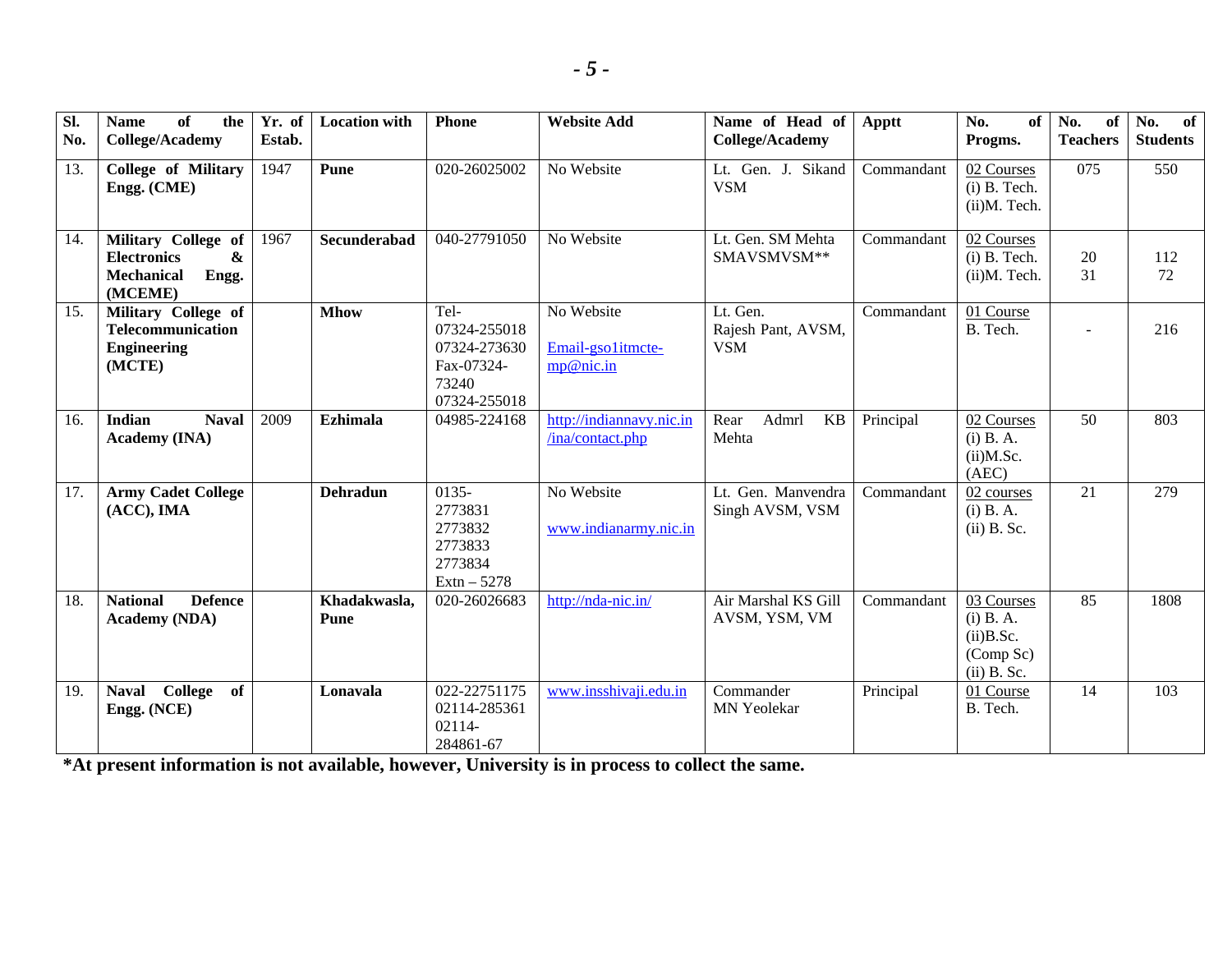9 Details of Faculty/Schools/Departments/Centres etc.

| Number of Faculty            | 479 | Faculty Strength as on 31.03.2013.<br>Professor<br>223<br><b>Associate Professor</b><br>108<br><b>Assistant Professor</b><br>148<br>479<br><b>Total</b>                                                                                                                                                                                                                                                                                                                                                                                                                                                                                                                                                                                                                                                                                                                                                                                                                                                                                                                                                                                                                                                                                                                                                                                                                                                                                                                                                                                                                                                                                                                                                                |                                                                                                                                                                 |
|------------------------------|-----|------------------------------------------------------------------------------------------------------------------------------------------------------------------------------------------------------------------------------------------------------------------------------------------------------------------------------------------------------------------------------------------------------------------------------------------------------------------------------------------------------------------------------------------------------------------------------------------------------------------------------------------------------------------------------------------------------------------------------------------------------------------------------------------------------------------------------------------------------------------------------------------------------------------------------------------------------------------------------------------------------------------------------------------------------------------------------------------------------------------------------------------------------------------------------------------------------------------------------------------------------------------------------------------------------------------------------------------------------------------------------------------------------------------------------------------------------------------------------------------------------------------------------------------------------------------------------------------------------------------------------------------------------------------------------------------------------------------------|-----------------------------------------------------------------------------------------------------------------------------------------------------------------|
| Number of Schools            | 10  | School's                                                                                                                                                                                                                                                                                                                                                                                                                                                                                                                                                                                                                                                                                                                                                                                                                                                                                                                                                                                                                                                                                                                                                                                                                                                                                                                                                                                                                                                                                                                                                                                                                                                                                                               | <b>Special Centre's</b>                                                                                                                                         |
|                              |     | 1) School of Arts & Aesthetics<br>2) School of Computer & Systems Sciences<br>3) School of Environmental Sciences<br>4) School of Computational & Integrative Sciences<br>5) School of International Studies<br>6) School of Language, Literature & Culture Studies<br>7) School of Life Sciences<br>8) School of Physical Sciences<br>9) School of Social Sciences<br>10) School of Biotechnology                                                                                                                                                                                                                                                                                                                                                                                                                                                                                                                                                                                                                                                                                                                                                                                                                                                                                                                                                                                                                                                                                                                                                                                                                                                                                                                     | 1) Special Centre for Molecular Medicine<br>2) Special Centre for Law & Governance<br>3) Special Centre Sanskrit Studies<br>4) Special Centre for Nano Sciences |
| Number of Department         | 38  | School of International Studies: Centre for Canadian, US & Latin American Studies; Centre for International Trade and<br>Development; Centre for International Legal Studies; Centre for East Asian Studies; Centre for International Politics,<br>Organisation & Disarmament; Centre for European Studies; Centre for Russian, Central Asian Studies; Centre for South<br>Central Southeast Asian & South West Pacific Studies; Centre for African Studies; Centre for West Asian Studies; Centre<br>for Comparative Politics & Political Theory.<br>School of Language, Literature and Culture Studies: Greek Chair; Centre of Arabic and African Studies; Centre of<br>Persian and Central Asian Studies; Centre for Japanese Studies; Centre for Korean Studies; Centre for Chinese and South<br>East Asian Studies; Centre for French and Francophone Studies; Centre of German Studies; Centre of Indian Languages;<br>Centre for English Studies; Centre for Linguistics; Centre of Russian Studies; Centre of Spanish, Portuguese, Italian and<br>Latin American Studies; Language Lab Complex and Video Studio.<br>School of Social Sciences: Centre for Historical Studies; Centre for the Study of Regional Development; Centre for Study in<br>Science Policy; Centre for Philosophy; Group of Adult Education; Centre for Economic Studies and Planning; Centre for<br>Political Studies; Centre for the Study of Social Systems; Centre for Social Medicine & Community Health; Zakir Hussian<br>Centre for Educational Studies; Education Record Research Unit; Centre for Women Studies Programme; Centre for the<br>Study of Discrimination Exclusion; Centre for Informal Sector and Labour Studies. |                                                                                                                                                                 |
| Number of Courses<br>Offered | 208 | Details are give below:                                                                                                                                                                                                                                                                                                                                                                                                                                                                                                                                                                                                                                                                                                                                                                                                                                                                                                                                                                                                                                                                                                                                                                                                                                                                                                                                                                                                                                                                                                                                                                                                                                                                                                |                                                                                                                                                                 |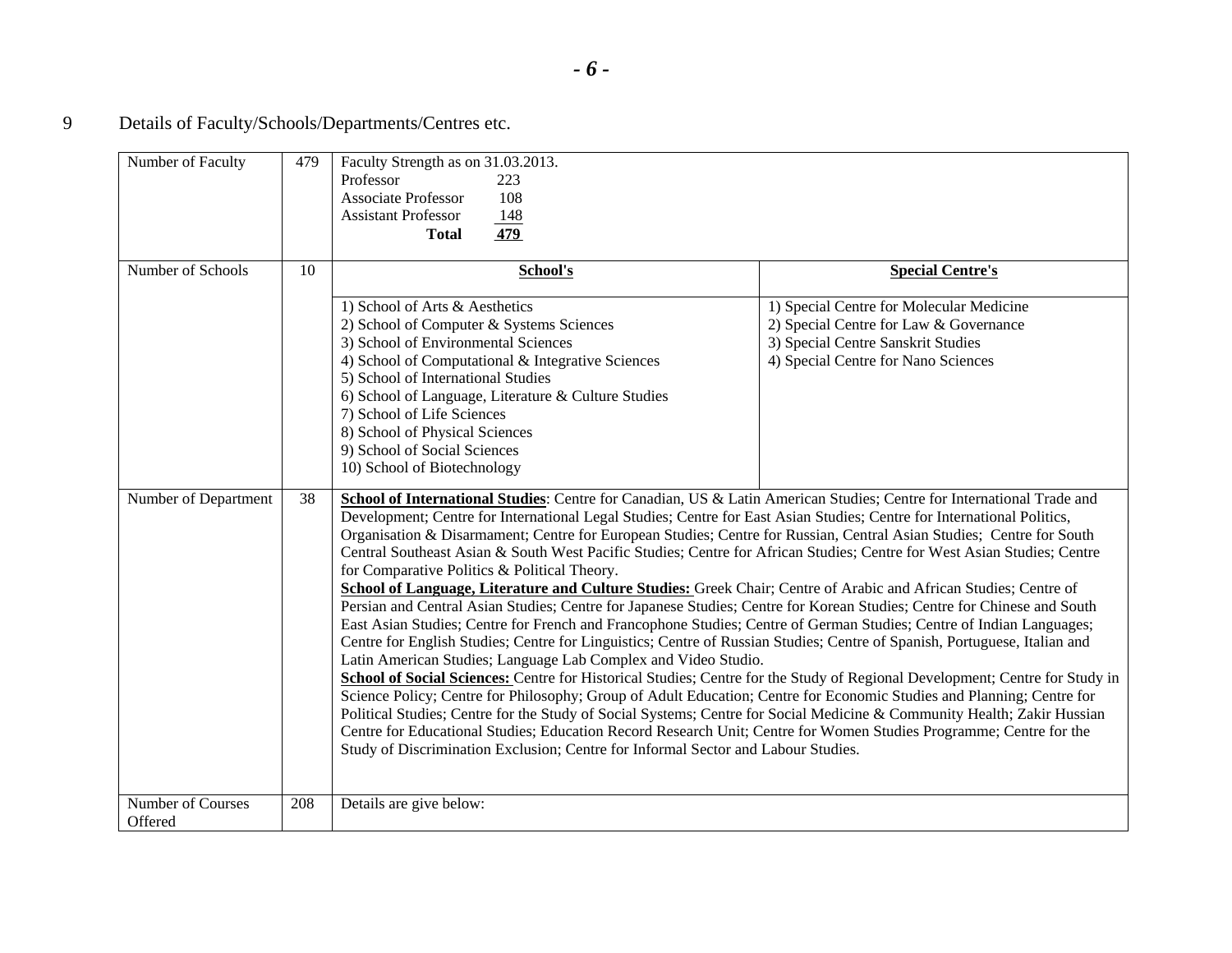|                                        | Sr.              | <b>Schools / Centres</b>                                                                                          | <b>Courses</b>                                                                    |
|----------------------------------------|------------------|-------------------------------------------------------------------------------------------------------------------|-----------------------------------------------------------------------------------|
|                                        | No.<br>1.        | <b>School of International Studies</b>                                                                            | Ph.D, M.Phil & M.A.                                                               |
|                                        | 2.               | School of Language, Literature & Culture Studies                                                                  | Ph.D., M.Phil, M.A., B.A. (Hons.) &<br>Diploma Certificate Course in<br>Language. |
|                                        | 3.               | <b>School of Social Sciences</b>                                                                                  | Ph.D., M.Phil & M.A.                                                              |
|                                        | $\overline{4}$ . | <b>School of Environmental Sciences</b>                                                                           | Ph.D., M.Phil & M.Sc.in Environment<br>Science.                                   |
|                                        | 5.               | School of Computer Systems & Sciences                                                                             | Ph.D., M.Phil, M.Tech & MCA.                                                      |
|                                        | 6.               | <b>School of Life Sciences</b>                                                                                    | Ph.D., M.Phil & M.Sc. in Life<br>Science.                                         |
|                                        | 7.               | School of Physical Science                                                                                        | Ph.D., Pre-Ph.D. & M.Sc. in Physics.                                              |
|                                        | 8.               | School of Arts & Aesthetics                                                                                       | Ph.D., M.Phil & M.A                                                               |
|                                        | 9.               | School of Computational and Integrative Sciences                                                                  | Ph.D., Pre-Ph.D., & M.Tech.                                                       |
|                                        | 10.              | School of Biotechnology                                                                                           | Ph.D. & Pre-Ph.D.                                                                 |
|                                        | 11.              | <b>Centre for Molecular Medicine</b>                                                                              | Ph.D. & Pre-Ph.D.                                                                 |
|                                        | 12.              | <b>Centre for Sanskrit Studies</b>                                                                                | Ph.D., M.Phil & M.A.                                                              |
| $\mathbf{1}$ $\mathbf{1}$ $\mathbf{1}$ | 13.              | Centre for the Study of Law & Governance<br>$20.00.0010$ ( $1.1$ $C_{1}$<br>$\sqrt{ }$<br>$\sim$<br>$\sqrt{2}$ 11 | Ph.D. & M.Phil.                                                                   |

10 Enrolment details as on 30.09.2012 (including Centres/Campus/Constituent Colleges)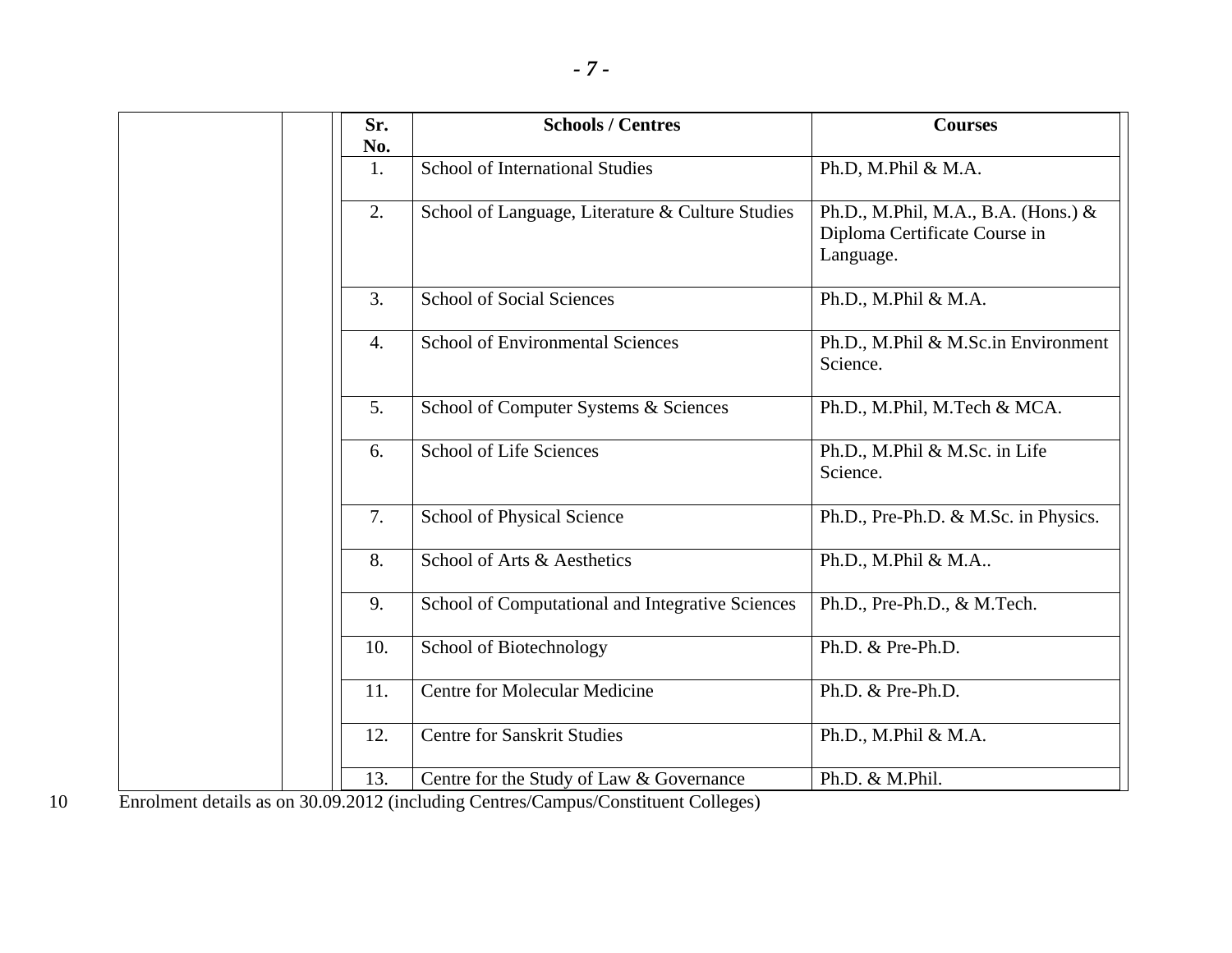|      | Programme           |      | General |      | <b>SC</b> |     | <b>ST</b> |     | <b>OBC</b> |     | PH   |     | Foreign |     |    | Total                    |     |     |     |      |      |      |
|------|---------------------|------|---------|------|-----------|-----|-----------|-----|------------|-----|------|-----|---------|-----|----|--------------------------|-----|-----|-----|------|------|------|
|      |                     |      |         |      |           |     |           |     |            |     |      |     |         |     |    | <b>Nationals</b>         |     |     |     |      |      |      |
|      |                     | M    | F       |      | M         |     |           | M   |            |     | Μ    |     | ᠇᠇      | М   |    |                          | М   |     |     | M    |      |      |
| 10.1 | B.A.                | 157  | 139     | 296  | 93        | 37  | 130       | 28  | 33         | -61 | 214  |     | 289     | 21  |    | ົາ 1<br>$\overline{2}$   | 18  | 22  | 40  | 531  | 306  | 837  |
| 10.2 | MA/MSc/MCA          | 327  | 532     | 859  | 151       | 127 | 278       | 74  | 101        | 175 | 386  | 220 | 606     | 35  | 23 | 58                       | 60  | 77  | 137 | 1033 | 1080 | 2113 |
| 10.3 | M.Phil./M.Tech.     | 1006 | 1336    | 2342 | 385       | 253 | 638       | 192 | 201        | 393 | 667  | 349 | 1016    | 79  | 21 | 100                      | 62  | 58  | 120 | 2391 | 2218 | 4609 |
| 10.4 | Ph.D.               |      |         |      |           |     |           |     |            |     |      |     |         |     |    |                          |     |     |     |      |      |      |
| 10.5 | Certificate/Diploma | 53   | 13      | 66   |           |     | ⊥ ∠       |     |            |     | 34   |     | 37      |     |    | $\overline{\phantom{0}}$ |     |     |     | 99   | 19   | 118  |
|      | Total               | 1543 | 2020    | 3563 | 638       | 420 | 1058      | 297 | 335        | 632 | 1301 | 647 | 1948    | 135 | 44 | 179                      | 140 | 157 | 297 | 4054 | 3623 | 7677 |

## 11 Details about Teaching Posts (category-wise) as on 31.03.2013

| 11.1<br>Name<br>of Post        |             |            | General                  |                |                          |                          | <b>SC</b>                |                          |                |            | <b>ST</b>                |                          |               |            | OBC                      |                          |                | <b>PWD</b>     |            |            |               |                          | Total                    |                |
|--------------------------------|-------------|------------|--------------------------|----------------|--------------------------|--------------------------|--------------------------|--------------------------|----------------|------------|--------------------------|--------------------------|---------------|------------|--------------------------|--------------------------|----------------|----------------|------------|------------|---------------|--------------------------|--------------------------|----------------|
|                                | San<br>ctio | Fille<br>a | Vac<br>ant               | Adver<br>tised | Sancti<br>oned           | Fill<br>ed               | Vac<br>ant               | Adver<br>tised           | Sancti<br>oned | Fill<br>ed | Vac<br>ant               | Adver<br>tised           | Sanc<br>tione | Fille<br>u | Vac<br>ant               | Adver<br>tised           | Sancti<br>oned | Fill<br>ed     | Vac<br>ant | Ad<br>vert | Sanc<br>tione | Fille<br>a               | Vac<br>ant               | Adver<br>tised |
| Profes<br>sor                  | ned<br>142  | 86         | 56                       | 30             | 22                       | Nil                      | 22                       | 22                       | 10             | Nil        | 10                       | 10                       | <b>NA</b>     | NA         | NA                       | Nil                      | 06             | 0 <sub>1</sub> | 05         | ised<br>06 | 180           | 87                       | 93                       | 67             |
| Associ<br>ate<br>Profes<br>sor | 258         | 182        | 76                       | 45             | 34                       | Nil                      | 34                       | 34                       | 15             | Nil        | 15                       | 15                       | <b>NA</b>     | <b>NA</b>  | <b>NA</b>                | Nil                      | 09             | Nil            | 09         | 09         | 316           | 182                      | 134                      | 103            |
| Assist<br>ant<br>Profes<br>sor | 226         | 159        | 67                       | 43             | 40                       | 27                       | 13                       | 13                       | 14             | 10         | 04                       | 04                       | 24            |            | 13                       | 24                       | 09             | 03             | 06         | 07         | 313           | 210                      | 103                      | $91+3*$        |
| Others                         |             |            | $\overline{\phantom{a}}$ | -              | $\overline{\phantom{a}}$ | $\overline{\phantom{0}}$ | $\overline{\phantom{a}}$ | $\overline{\phantom{a}}$ |                |            | $\overline{\phantom{a}}$ | $\overline{\phantom{a}}$ | $\sim$        |            | $\overline{\phantom{a}}$ | $\overline{\phantom{a}}$ |                |                |            |            |               | $\overline{\phantom{a}}$ | $\overline{\phantom{a}}$ | ۰              |
| Total                          | 626         | 427        | 199                      | 118            | 96                       | 27                       | 69                       | 69                       | 39             | 10         | 29                       | 29                       | 24            |            | 13                       | 24                       | 24             | 04             | 20         | 22         | 809           | 479                      | 330                      | 264            |

\*3 backlog positions at the level of Assistant Professor (1 SC and 2 ST category) have also been advertised.

|  | 11.2 Reasons for vacant posts and details of action taken to fill them |  |  |  |  |  |
|--|------------------------------------------------------------------------|--|--|--|--|--|
|--|------------------------------------------------------------------------|--|--|--|--|--|

12 Details about Non-Teaching Posts (category-wise) as on 31.03.2013

**Sanction of additional posts for implementation of OBC reservations in admissions and implementation of UGC guidelines 2010. 269 posts have already been advertised and recruitment process is in progress.**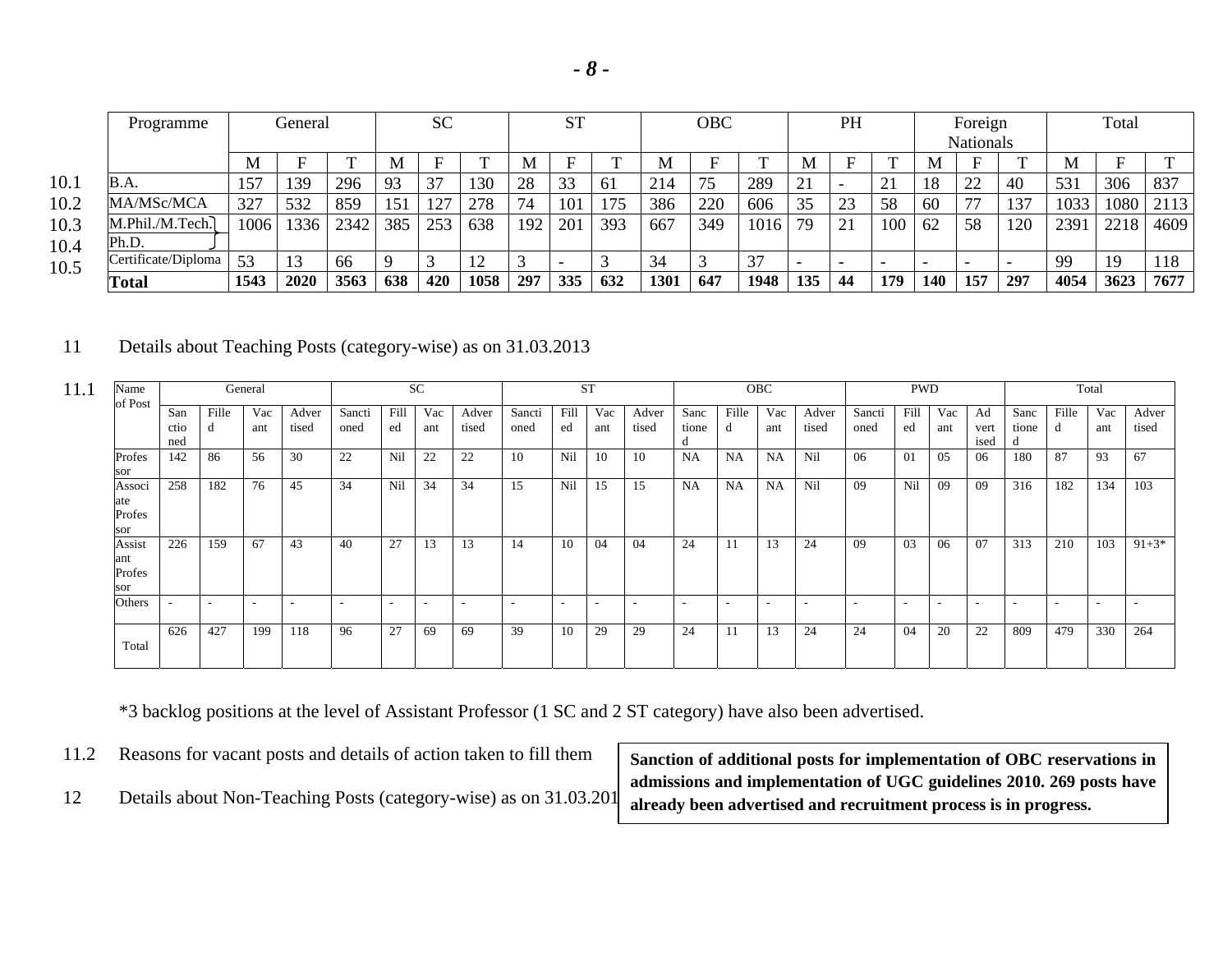12.1

| Na<br>me                            |                    |            | General    |                |                |            | <b>SC</b>  |                |                | <b>ST</b>  |            |                |                | <b>OBC</b> |            |                          |                |            | <b>PWD</b>               |                          |                |                          | Total          |                |
|-------------------------------------|--------------------|------------|------------|----------------|----------------|------------|------------|----------------|----------------|------------|------------|----------------|----------------|------------|------------|--------------------------|----------------|------------|--------------------------|--------------------------|----------------|--------------------------|----------------|----------------|
| of<br>P <sub>O</sub><br>st          | Sanc<br>tione<br>u | Fille<br>d | Vac<br>ant | Adver<br>tised | Sanct<br>ioned | Fill<br>ed | Vac<br>ant | Adver<br>tised | Sancti<br>oned | Fill<br>ed | Vac<br>ant | Adve<br>rtised | Sancti<br>oned | Fille<br>α | Vac<br>ant | Adv<br>ertis<br>ed       | Sancti<br>oned | Fill<br>ed | Vac<br>ant               | Adver<br>tised           | Sancti<br>oned | Fille<br>d               | Vaca<br>$nt^*$ | Adver<br>tised |
| Gr.<br>$\mathbf{A}$                 |                    | 45         |            |                |                | 16         |            |                |                |            |            |                |                |            |            | $\overline{\phantom{a}}$ |                | ∸          |                          | $\overline{\phantom{a}}$ | 103            | 74                       | 29             |                |
| Gr.<br>B                            |                    | 105        |            | 8              |                | 35         |            |                |                |            |            |                |                | 13         |            | $\overline{\phantom{a}}$ |                |            |                          | -                        | 261            | 166                      | 95             | 10             |
| Gr.<br>$\sim$<br>◡<br>&<br>Gr.<br>D |                    | 505        |            | 28             |                | 318        |            | $\sim$<br>∽    |                | 44         |            | 8              |                | 98         |            | 8                        |                | 22         |                          |                          | 1201           | 987                      | 214            | 47             |
| Gr.<br>Е                            |                    |            |            |                |                | -          |            |                |                | $\sim$     |            |                |                |            | -          |                          |                |            | $\overline{\phantom{a}}$ |                          |                | $\overline{\phantom{a}}$ |                |                |

\* Remaining vacancies are departmental which are under process for filling up and few are being advertised.

|  | 12.2 Reasons for vacant posts and details of action taken to fill them |  |  |  |  |  |
|--|------------------------------------------------------------------------|--|--|--|--|--|
|--|------------------------------------------------------------------------|--|--|--|--|--|

**Filling up of departmental Vacancies are under process and few are being advertised.** 

13 Details about Visitor's Nominee

| Authority        | S1. | Name                                     | Date of Appointment | Tenure          |
|------------------|-----|------------------------------------------|---------------------|-----------------|
|                  | No. |                                          |                     |                 |
| <b>JNU Court</b> | 1.  | Ambassador Chandrasekhar Dasgupta        | 15.11.2012          | Upto 14.11.2015 |
|                  |     | Darbari Seth Block, IHC Complex,         |                     |                 |
|                  |     | Lodhi Road, New Delhi - 110003           |                     |                 |
|                  | 2.  | Shri Nitin Desai                         | 15.11.2012          | Upto 14.11.2015 |
|                  |     | Visiting Distinguished Fellow,           |                     |                 |
|                  |     | The Energy Research Institute India      |                     |                 |
|                  |     | Habital Centre,                          |                     |                 |
|                  |     | Lodhi Road, New Delhi - 110003           |                     |                 |
|                  | 3.  | Professor V. S. Vyas                     | 15.11.2012          | Upto 14.11.2015 |
|                  |     | President                                |                     |                 |
|                  |     | Asian Society of Agricultural            |                     |                 |
|                  |     | <b>Economists and Member Economic</b>    |                     |                 |
|                  |     | <b>Advisory Council</b>                  |                     |                 |
|                  |     | Vigyan Bhawan Annexe, New Delhi - 110001 |                     |                 |
|                  | 4.  | Professor R. K. Shevgaonkar              | 15.11.2012          | Upto 14.11.2015 |
|                  |     | Director,                                |                     |                 |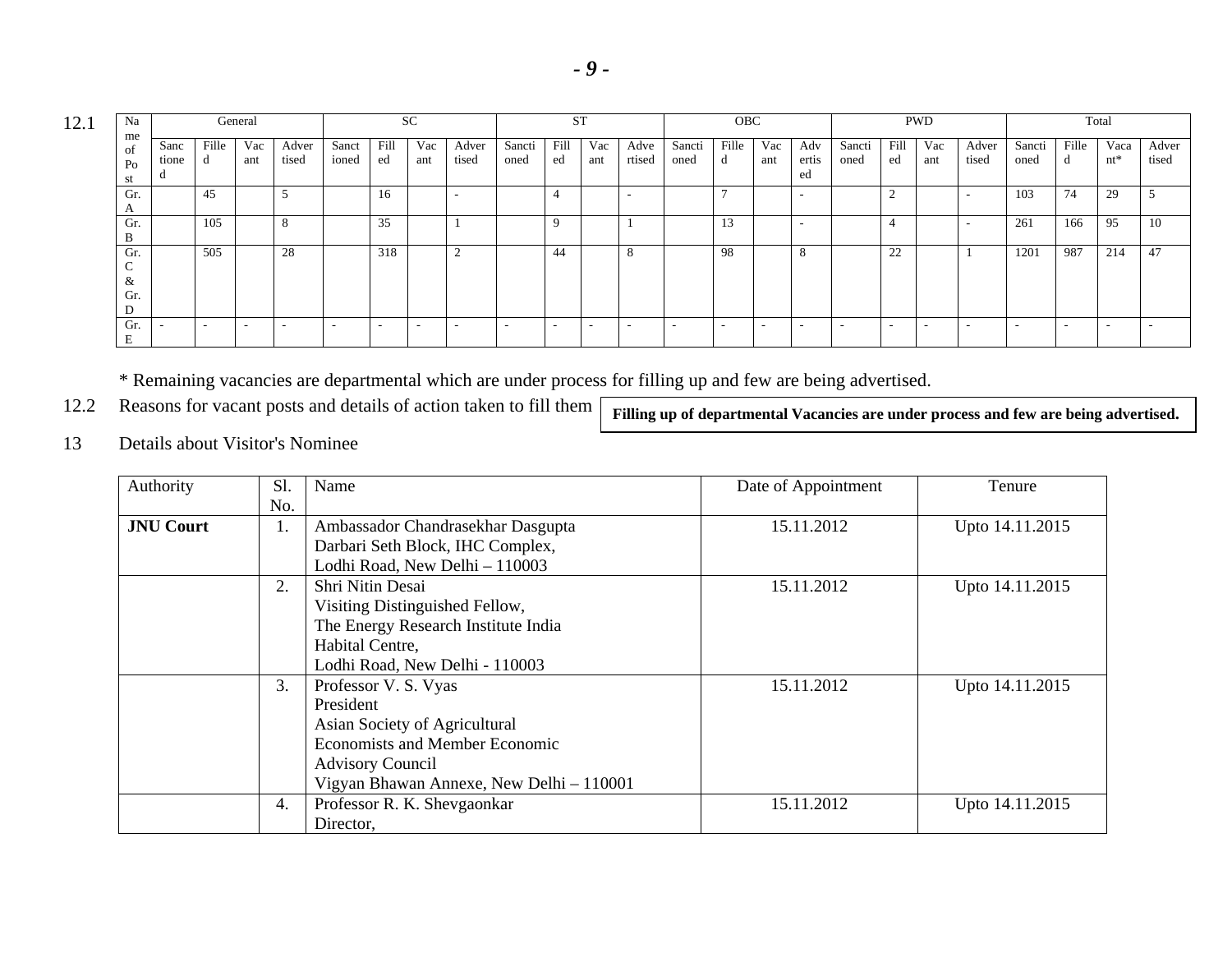|                | IIT- Delhi, Hauz Khas,                           |            |                 |
|----------------|--------------------------------------------------|------------|-----------------|
|                | New Delhi - 110016                               |            |                 |
| 5 <sub>1</sub> | Dr. Baldev Raj                                   | 15.11.2012 | Upto 14.11.2015 |
|                | President, Research                              |            |                 |
|                | <b>PSG</b> Institutions                          |            |                 |
|                | Psg College of Technology Campus                 |            |                 |
|                | Peelamedu                                        |            |                 |
|                | Coimbatore - 641004 (Tamil Nadu)                 |            |                 |
| 6.             | Professor Satish Deshpande                       | 15.11.2012 | Upto 14.11.2015 |
|                | Department of Sociology,                         |            |                 |
|                | Delhi School of Economics,                       |            |                 |
|                | University of Delhi,                             |            |                 |
|                | Delhi - 110007                                   |            |                 |
| 7.             | Dr. Sanjoy Hazarika                              | 15.11.2012 | Upto 14.11.2015 |
|                | Director,                                        |            |                 |
|                | Centre for North East Studies,                   |            |                 |
|                | Jamia Millia Islamia,                            |            |                 |
|                | Jamia Nagar,                                     |            |                 |
|                | New Delhi $-110025$                              |            |                 |
| 8.             | Dr. R. P. Bambah                                 | 15.11.2012 | Upto 14.11.2015 |
|                | Former Vice-Chancellor                           |            |                 |
|                | Punjab University,                               |            |                 |
|                | H. No. 1275, Sector 19B,                         |            |                 |
|                | Chandigarh                                       |            |                 |
| 9.             | Professor Sabra Habib                            | 15.11.2012 | Upto 14.11.2015 |
|                | English & Foreign Language University,           |            |                 |
|                | OU Campus - Hyderabad - 500007                   |            |                 |
|                | (Andhra Pradesh)                                 |            |                 |
| 10.            | Professor G. Mohan Gopal                         | 15.11.2012 | Upto 14.11.2015 |
|                | Director,                                        |            |                 |
|                | Rajiv Gandhi Institute for Contemporary Studies, |            |                 |
|                | 4/2 Emilia One, Vatika City,                     |            |                 |
|                | Gurgaon - 122018,                                |            |                 |
|                | Haryana                                          |            |                 |
| 11.            | Shri Virendar Mohan Trehan                       | 22.02.2013 | Upto 14.11.2015 |
|                | Chairman, Mekaster                               |            |                 |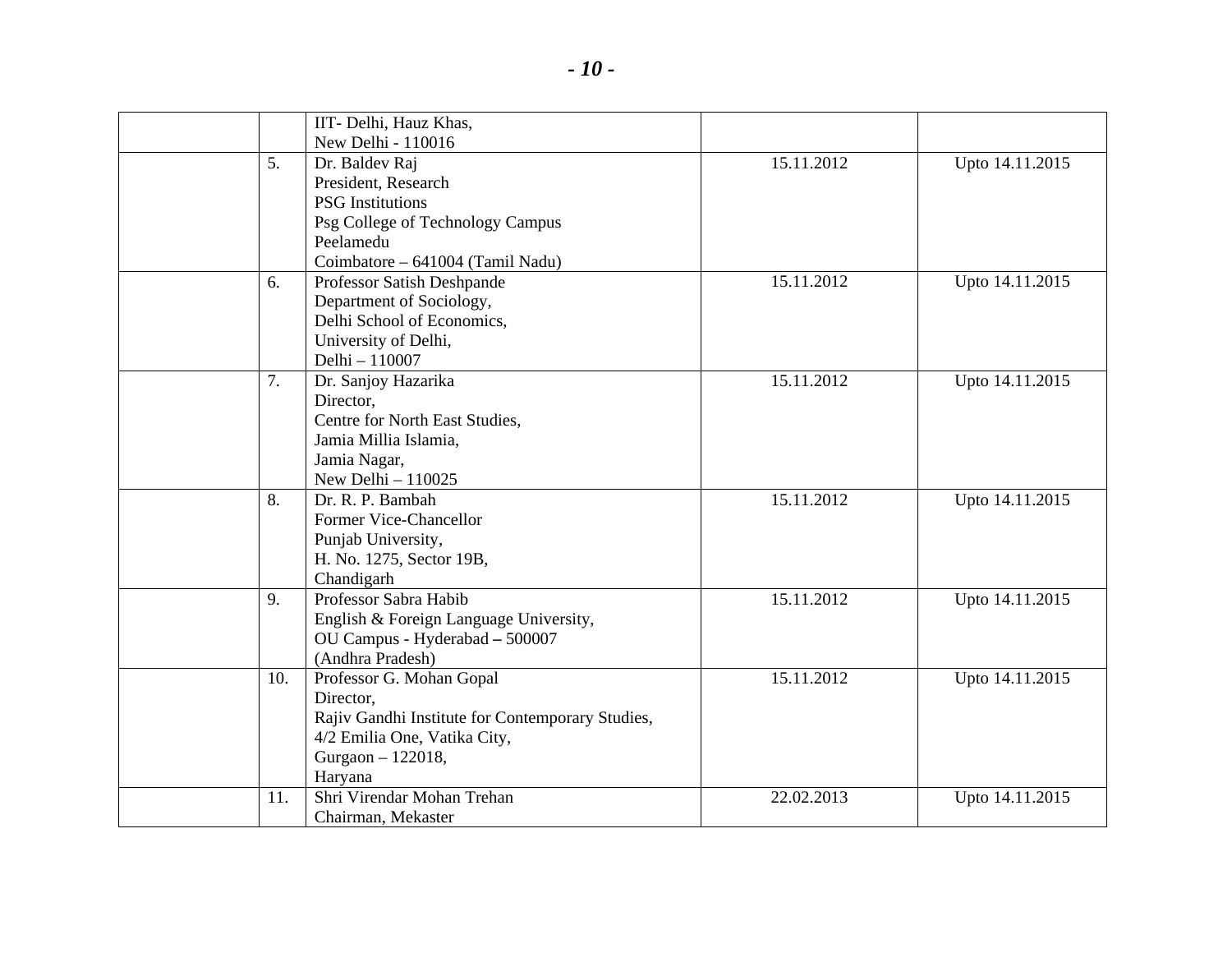|     | 908, Ansal Bhawan<br>16, Kasturba Gandhi Marg<br><b>NEW DELHI - 110001</b>                                                                                                                                                                                    |            |                 |
|-----|---------------------------------------------------------------------------------------------------------------------------------------------------------------------------------------------------------------------------------------------------------------|------------|-----------------|
| 12. | Ms. Vijayalakshmy K. Gupta<br>Member<br>Telephone Regulatory Authority of India<br>Doorsanchar Bhawan<br>Jawaharlal Nehru Marg<br><b>NEW DELHI - 110002</b>                                                                                                   | 22.02.2013 | Upto 14.11.2015 |
| 13. | Shri Kiran Karnik<br>Former President NASSCOM,<br>Q/II/A Hauz Khas,<br>New Delhi $-110016$                                                                                                                                                                    | 15.11.2012 | Upto 14.11.2015 |
| 14. | Dr. E. A. Siddiq<br>Distinguished Professor,<br>Centre for DNA Fingerprinting and Diognostics $\&$<br>Member,<br>Board of Trustees,<br><b>International Rice Research Institute</b><br>Plot No. 81, Happy Homes Colony<br>Upparapalli,<br>Hyderabad $-560048$ | 15.11.2012 | Upto 14.11.2015 |
| 15. | Dr. Nagendra Kumar Singh<br>National Professor,<br>B. P. Pal Chair in Genetics and Plant Breeding,<br>NRC on Plant Biotechnology,<br>India Agricultural Research Institute, PUSA,<br>New Delhi $-110012$                                                      | 15.11.2012 | Upto 14.11.2015 |
| 16. | Professor Bino Paul, G.D.<br>Chairperson,                                                                                                                                                                                                                     | 15.11.2012 | Upto 14.11.2015 |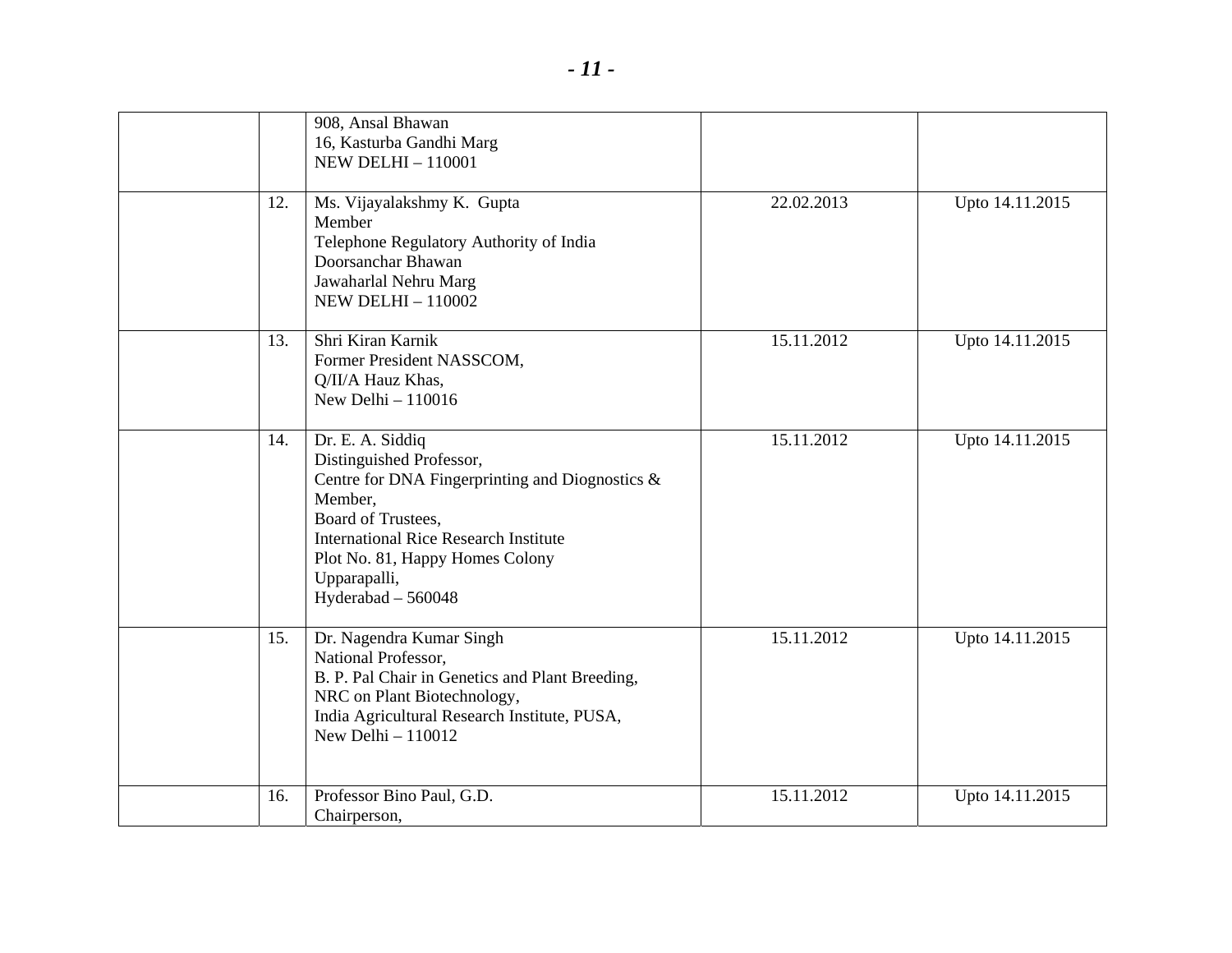|     | Centre for Human Resources Management and Labour<br>Relation,<br>Innovation and Research Facilities,<br>School of Management and Labour Studies,<br><b>Tata Institute of Social Sciences</b><br>Deonar, P.B. No. 8313<br>Mumbai - 400088 |            |                 |
|-----|------------------------------------------------------------------------------------------------------------------------------------------------------------------------------------------------------------------------------------------|------------|-----------------|
| 17. | Smt. Manini Chatterjee<br>Editor, The Telegraph<br>ABP Pvt. Ltd.,<br>Room No. 104, 1 <sup>st</sup> Floor, PTI Building<br>4, Parliament Street,<br>New Delhi $-110001$                                                                   | 15.11.2012 | Upto 14.11.2015 |
| 18. | Dr. Prema Ramachandran<br>Director,<br>Nutrition Foundation of India<br>C-13, Qutab Institutional Area,<br>New Delhi $-110016$                                                                                                           | 15.11.2012 | Upto 14.11.2015 |
| 19. | Ms. Leela Samson<br>Chairperson,<br>Sangeet Natak Akademi<br>Rabindra Bhavan,<br>Ferozshah Road,<br>New Delhi - 110001                                                                                                                   | 15.11.2012 | Upto 14.11.2015 |
| 20. | Dr. Ram Gopal Bajaj<br>Ex-Director, National School of Drama,<br>D-8/66, Asmita Jyoti HSC Ltd.<br>Charkop Naka Marve Road<br>Near Malwani Fire Brigade,<br>Malad West, Mumbai - 400095                                                   | 15.11.2012 | Upto 14.11.2015 |
| 21. | Professor Boria Mazumdar<br>Indian Social Historian & Academic                                                                                                                                                                           | 15.11.2012 | Upto 14.11.2015 |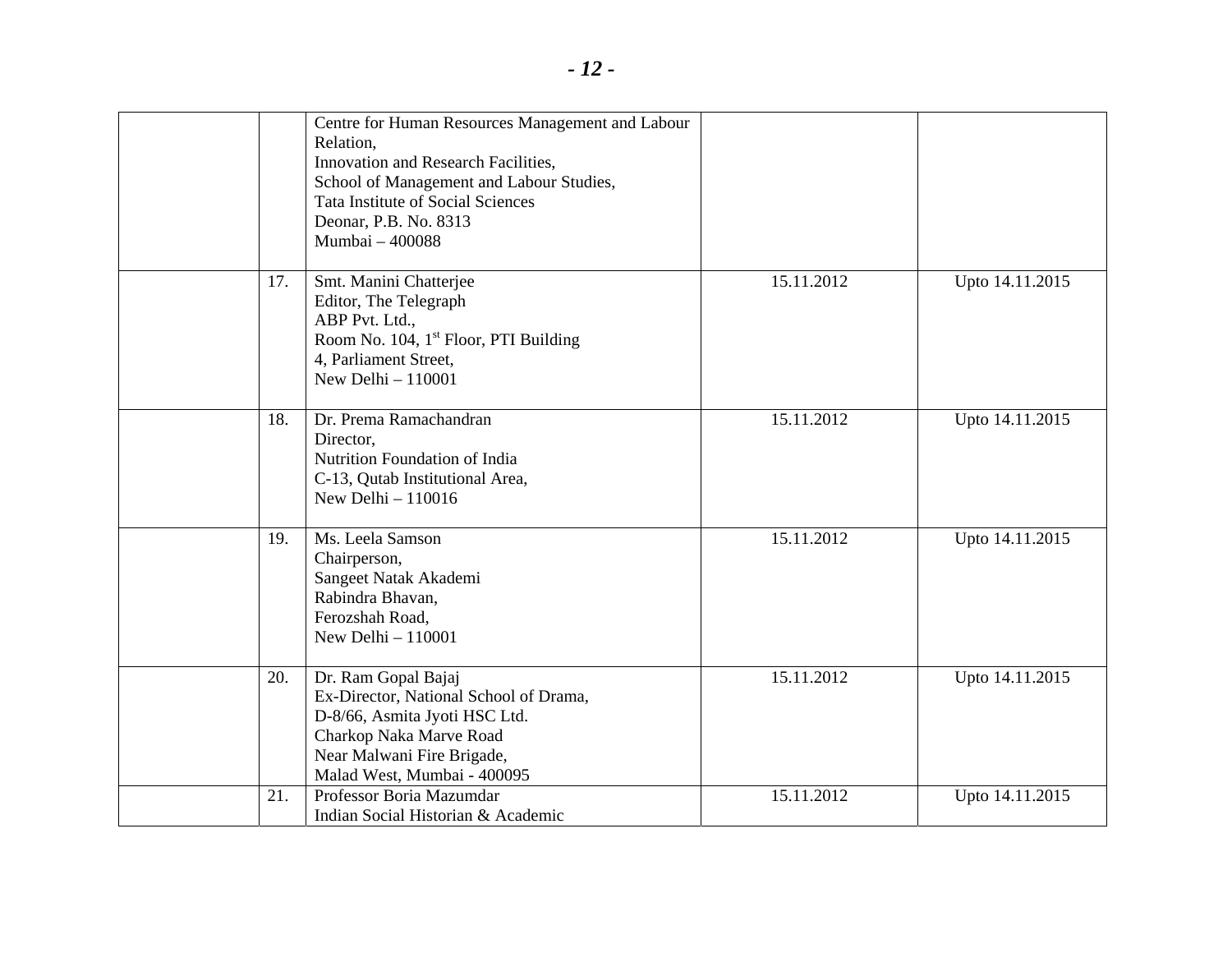|                      |                  | Senior Research Fellow,                 |            |                 |
|----------------------|------------------|-----------------------------------------|------------|-----------------|
|                      |                  | University of Central Lancashire        |            |                 |
|                      |                  | 203/1 Bidhan Saranee,                   |            |                 |
|                      |                  | Calcutta - 700006                       |            |                 |
| <b>JNU Executive</b> | 1.               | Ms. Leela Samson                        | 06.07.2013 | Upto 05.07.2015 |
| <b>Council</b>       |                  | Chairman                                |            |                 |
|                      |                  | <b>Sageet Natak Academy</b>             |            |                 |
|                      |                  | Rabindra Bhavan                         |            |                 |
|                      |                  | New Delhi                               |            |                 |
|                      | 2.               | Air Marshal (Retd.) Anil Chopra         | 06.07.2013 | Upto 05.07.2015 |
|                      |                  | 1002, New Greenwood CGHS Ltd.           |            |                 |
|                      |                  | Sector -52, Gurgaon                     |            |                 |
|                      |                  | Haryana                                 |            |                 |
|                      | 3.               | Professor Jancy James                   | 06.07.2013 | Upto 05.07.2015 |
|                      |                  | Vice-Chancellor                         |            |                 |
|                      |                  | Central University of Kerala            |            |                 |
|                      |                  | Vidyanagar (P.O.), Kasaragod (DT)       |            |                 |
|                      |                  | Kerala - 671123                         |            |                 |
|                      | $\overline{4}$ . | Professor R. K. Shevgaonkar             | 06.07.2013 | Upto 05.07.2015 |
|                      |                  | Director                                |            |                 |
|                      |                  | <b>IIT</b> Delhi                        |            |                 |
|                      |                  | New Delhi - 110016                      |            |                 |
|                      | 5.               | Prof. Amiya Kumar Bagchi                | 29.06.2011 | Upto 28.06.2013 |
|                      |                  | <b>Director</b>                         |            |                 |
|                      |                  | <b>Institute of Development Studies</b> |            |                 |
|                      |                  | Calcutta University                     |            |                 |
|                      |                  | Alipur Campus, Refermatory Street       |            |                 |
|                      |                  | Kolkatta - 700 027                      |            |                 |
|                      | 6.               | Shri Janardan Dwivedi                   | 31.01.2013 | Upto 28.06.2013 |
|                      |                  | Member of Parliament (Rajya Sabha)      |            |                 |
|                      |                  | 109, Link Road Appartments              |            |                 |
|                      |                  | 18 IP Extension, Patparganj             |            |                 |
|                      |                  | Delhi - 110092                          |            |                 |
|                      |                  |                                         |            |                 |
|                      | 7.               | Smt. Manini Chatterjee                  | 31.01.2013 | Upto 28.06.2013 |
|                      |                  | ABP Pvt. Ltd, Room No. 104              |            |                 |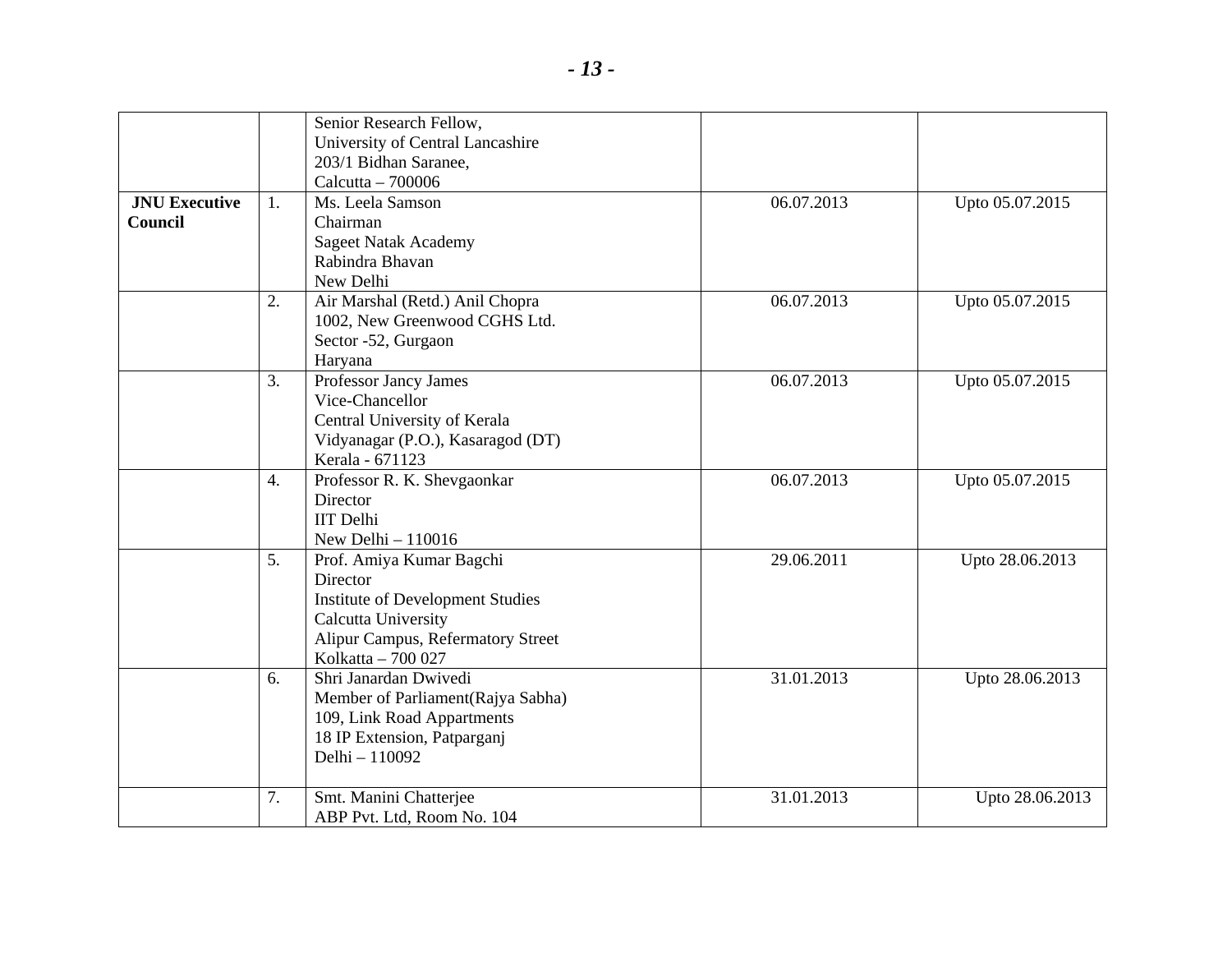|                                        |    | 1 <sup>st</sup> Floor, PTI Building<br>4, Parliament Street<br>New Delhi $-110001$                                                                          |            |                 |
|----------------------------------------|----|-------------------------------------------------------------------------------------------------------------------------------------------------------------|------------|-----------------|
|                                        | 8. | Prof. V.S. Chauhan<br>Director<br>International Centre for Genetic Engineering &<br>Biotechnology (ICGEB)<br>Aruna Asaf Ali Marg<br>New Delhi $-110067$     | 11.10.2012 | Upto 10.10.2014 |
|                                        | 9. | Lt. Gen. S. M. Mehta<br>Commandant<br>Military College of Electronics and Mechanical<br>Engineering (MCEME)<br>Trimulgherry, P.O.<br>Secunderabad - 500 612 | 11.10.2012 | Upto 10.10.2014 |
| <b>JNU</b> Academic<br>Council         |    | Not applicable as there is no statutory provision for the Visitor's nominee.                                                                                |            |                 |
| <b>JNU Finance</b><br><b>Committee</b> | 1. | Shri P. K. Mohanty<br>Deputy Educational Advisor<br><b>MHRD</b>                                                                                             | 08.05.2013 | 07.05.2016      |
|                                        | 2. | Shri Yogendra Tripathi<br>Joint Secretary & Financial Advisor<br><b>MHRD</b>                                                                                | 08.05.2013 | 07.05.2016      |
|                                        | 3. | Dr. Renu Batra<br>Joint Secretary<br><b>UGC</b>                                                                                                             | 19.10.2012 | 18.10.2015      |

14 Degrees/Certificates awarded (during the previous year) including from Centres/Campuses/Constituent and affiliated Colleges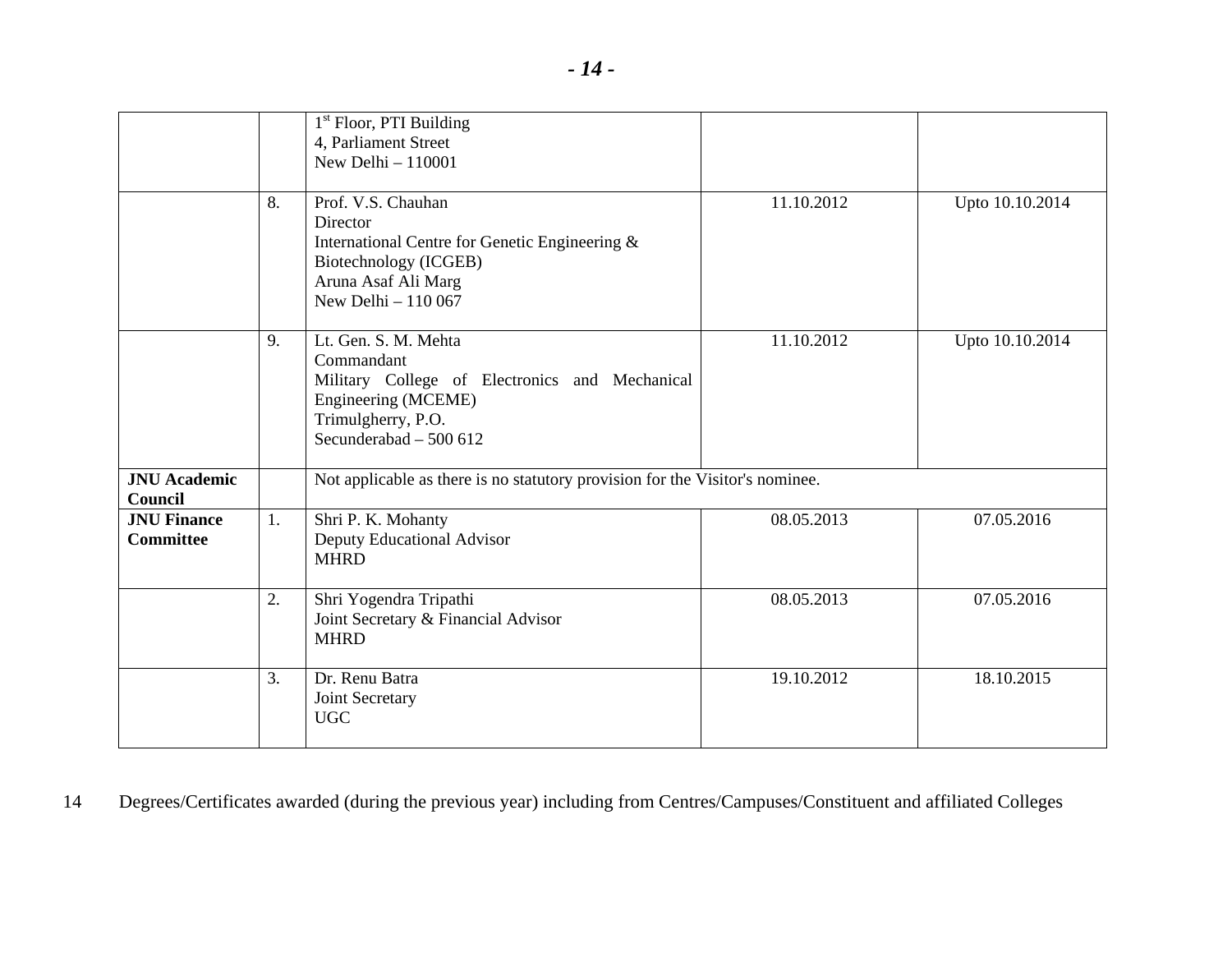| --<br>۰. |  |
|----------|--|
|----------|--|

| Programme Name        | Male | Female | Total |
|-----------------------|------|--------|-------|
| Ph.D.                 | 272  | 169    | 441   |
| M.Phil                | 361  | 325    | 686   |
| Post Graduate         | 321  | 389    | 710   |
| <b>Under Graduate</b> | 183  | 62     | 245   |
| Diploma               | 46   | 08     | 54    |
| Certificate           | 10   | 03     |       |

# 15 Number of publications during the previous year

| Number of Publications | <b>Total</b> |
|------------------------|--------------|
| Journals               | 632          |
| <b>Books</b>           | 115          |
| Citation               |              |

# 16 No. of Patents registered during the previous year

**2 Patents registered during the previous year**

### 17 Accreditation details

| 17.1<br>1/1 | Date of Accreditation               | Score | Grade | Remarks                         |
|-------------|-------------------------------------|-------|-------|---------------------------------|
|             | National Assessment and             | 3.91  |       | This is the highest CGPA so far |
|             | <b>Accreditation Council (NAAC)</b> |       |       | given to any University         |
|             | Date: 5 July, 2012                  |       |       |                                 |

17.2 If the University is not accredited, then given the date of making application for accreditation: **Not applicable in view of above.**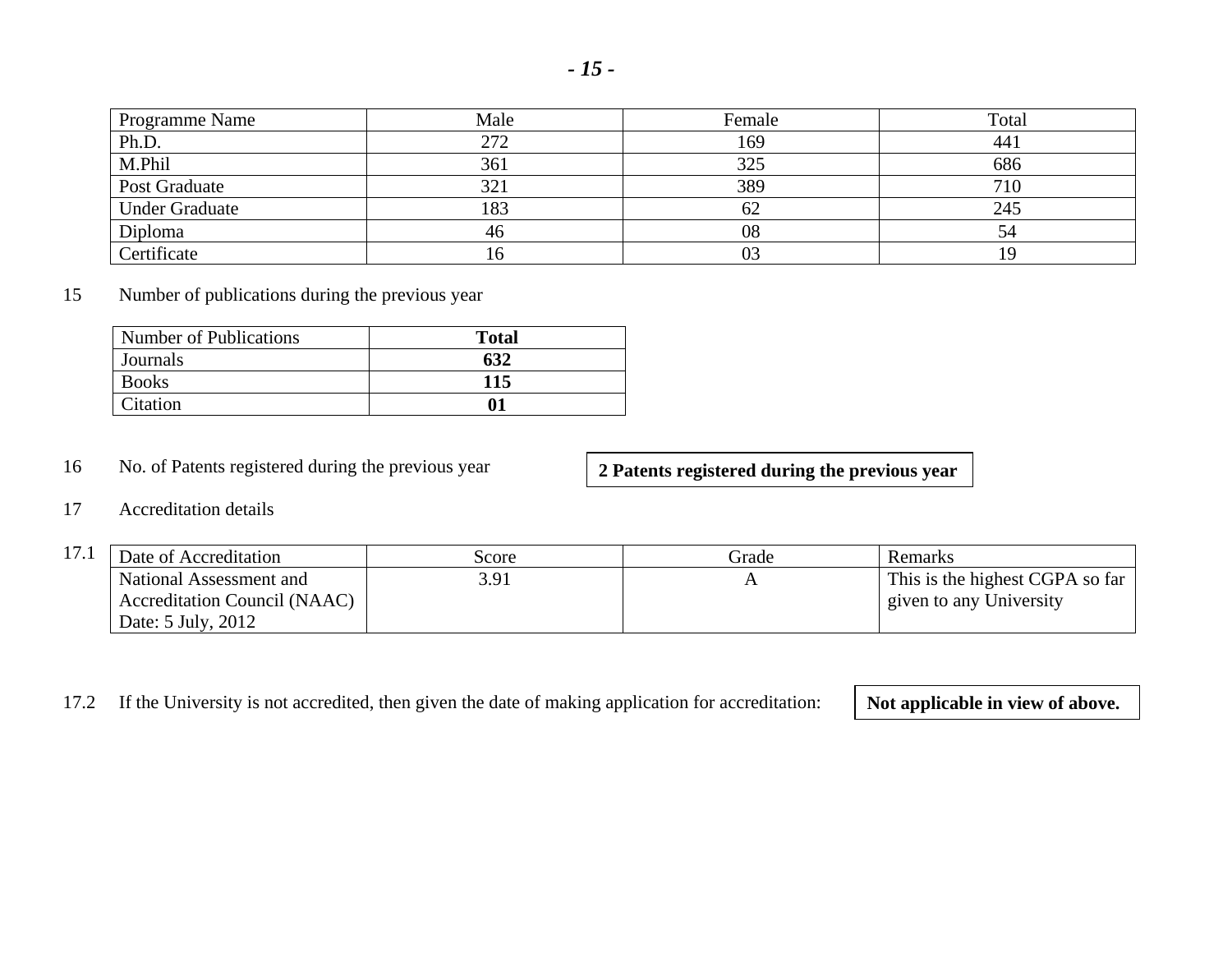# 18 Scholarships (all sources)

| Programme             |   | General | <b>SC</b> |   |   |   | OBC |   | <b>PWD</b> | Minorities |   | <b>Grand Total</b> |
|-----------------------|---|---------|-----------|---|---|---|-----|---|------------|------------|---|--------------------|
|                       | M | F       | M         | - | M | M |     | M |            | M          | M |                    |
| <b>Under Graduate</b> |   |         |           |   |   |   |     |   |            |            |   |                    |
| Post Graduate         |   |         |           |   |   |   |     |   |            |            |   |                    |
| M.Phil.               |   |         |           |   |   |   |     |   |            |            |   |                    |
| Ph.D.                 |   |         |           |   |   |   |     |   |            |            |   |                    |
| Total                 |   |         |           |   |   |   |     |   |            |            |   |                    |

## 19 Details about Hostel facilities

| 19.1 |                       | $\alpha -$<br>Total Number of<br><b>Hostels</b> |       |              |
|------|-----------------------|-------------------------------------------------|-------|--------------|
|      | ∍ הזר 4<br>" <i>⊔</i> | Girls                                           | ∠o-ed | <b>Total</b> |
|      |                       |                                                 |       | πu           |

19.2

| ∠ |                                                                                               | Intake Capacity of all Hostels |     |     |     |              |                          |                          |                          |      |
|---|-----------------------------------------------------------------------------------------------|--------------------------------|-----|-----|-----|--------------|--------------------------|--------------------------|--------------------------|------|
|   | <b>Boys</b>                                                                                   | 350                            | 351 | 352 | 341 | 202          | 368                      | 384                      | $\overline{\phantom{0}}$ | 2348 |
|   | Girls                                                                                         | 349                            | 191 | 350 | 544 | 544          | $\overline{\phantom{0}}$ | $\overline{\phantom{0}}$ | $\overline{\phantom{0}}$ | 1978 |
|   | Co-ed<br>187(G)<br>1303<br>230(B)<br>134(G)<br>170(G)<br>125(B)<br>163(B)<br>101(G)<br>193(B) |                                |     |     |     |              |                          |                          |                          |      |
|   |                                                                                               |                                |     |     |     | <b>Total</b> |                          |                          |                          |      |
|   |                                                                                               |                                |     |     |     |              |                          |                          |                          |      |

19.3 Capacity Utilisation of all hostels (Number of Students) **(Girl's Hostel)**

| <b>Sl. No.</b> | <b>HOSTEL</b>       | Capacity | Female | <b>SC</b> | <b>ST</b> | <b>OBC</b> | PH             | <b>FN</b>      | <b>UR</b>       |
|----------------|---------------------|----------|--------|-----------|-----------|------------|----------------|----------------|-----------------|
|                | <b>GANGA</b>        | 349      | 344    | 38        | 50        | 80         |                | 4              | 169             |
|                | <b>YAMUNA</b>       | 191      | 175    | 13        |           | 17         |                | 24             | 114             |
|                | <b>GODAVARI</b>     | 350      | 346    | 58        | 38        | 68         | 1 <sub>7</sub> | $\bigcap$<br>∠ | 163             |
| $4*$           | <b>SABARMATI</b>    | 134      | 134    | 18        | 15        | 18         |                | <b>U</b>       | 78              |
| $5*$           | <b>TAPTI</b>        | 187      | 187    | 18        | 36        | 35         |                | <b>U</b>       | 95              |
|                | <b>KOYNA</b>        | 544      | 538    | 110       | 71        | 76         |                |                | 27 <sub>1</sub> |
|                | <b>SHIPRA</b>       | 544      | 544    | 31        | 23        | 176        |                | ◠              | 313             |
| $8*$           | <b>LOHIT</b>        | 170      | 170    | 18        | 34        | 23         |                | 4              | 91              |
| $Q*$           | <b>CHANDRABHAGA</b> | 101      | 101    | 16        | 19        | 26         |                | 25             | יים ו           |
|                | <b>Total</b>        | 2570     | 2539   | 320       | 293       | 519        | 33             | 67             | 1309            |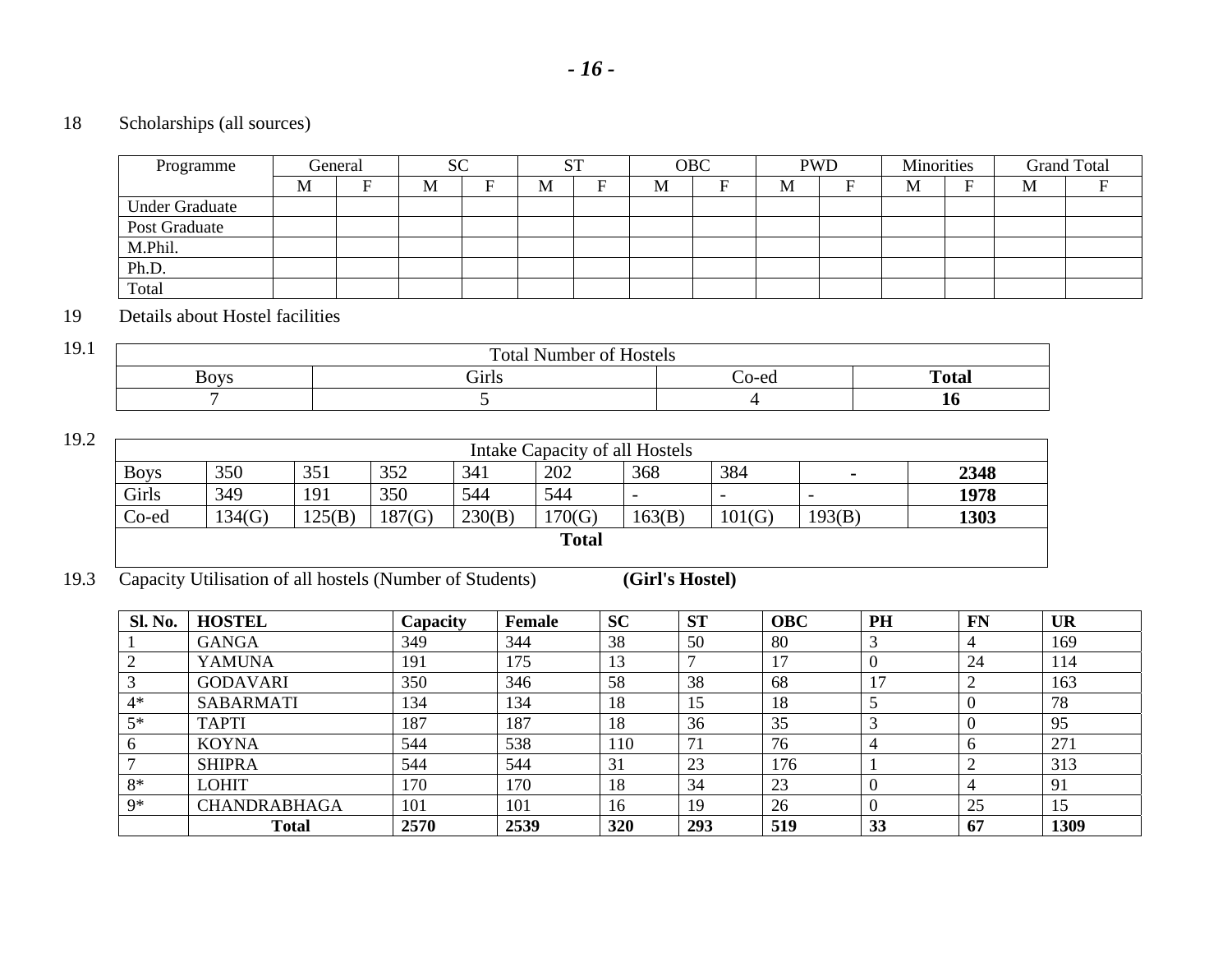## **(Boy's Hostel)**

| <b>Sl. No.</b> | <b>HOSTEL</b>       | Capacity | <b>Male</b> | <b>SC</b> | <b>ST</b>      | <b>OBC</b> | PH  | <b>FN</b>    | <b>UR</b> |
|----------------|---------------------|----------|-------------|-----------|----------------|------------|-----|--------------|-----------|
|                | <b>JHELUM</b>       | 350      | 342         | 26        | 10             | 94         |     | 3            | 209       |
|                | <b>SUTLEJ</b>       | 351      | 351         | 72        | 29             | 116        |     |              | 122       |
|                | <b>PERIYAR</b>      | 352      | 351         | 46        | 20             | 101        | 44  |              | 139       |
|                | <b>KAVERI</b>       | 341      | 339         | 25        | 6              | 100        | 60  | 3            | 145       |
|                | <b>NARMADA</b>      | 202      | 201         | 61        | 31             | 52         |     | 4            | 52        |
| $6*$           | <b>SABARMATI</b>    | 125      | 125         | 18        | 6              | 34         |     | 8            | 54        |
| $7*$           | <b>TAPTI</b>        | 230      | 230         | 52        | 22             | 83         |     | 3            | 67        |
| 8              | <b>MAHI/MANDAVI</b> | 368      | 368         | 82        | 33             | 77         |     | <sub>0</sub> | 170       |
| $Q*$           | LOHIT               | 163      | 163         | 22        | 11             | 38         |     | 31           | 60        |
| $10*$          | <b>CHANDRABHAGA</b> | 193      | 193         | 17        | $\overline{ }$ | 61         |     | 57           | 51        |
|                | <b>BRAHMAPUTRA</b>  | 384      | 373         | 60        | 51             | 70         |     | 15           | 166       |
|                | <b>Total</b>        | 3059     | 3036        | 481       | 226            | 826        | 130 | 138          | 1235      |

| $\bullet$<br>C1<br>No.<br>DI. | $\lambda$ $\alpha$ $\lambda$ | Capacity                          | $\alpha$<br>DU.                 | $\alpha$<br>ັບ⊾ | DU<br>. | ---<br>н<br>.  | $\Omega$ R $C$ /HR<br>$\overline{\mathbf{u}}$ |
|-------------------------------|------------------------------|-----------------------------------|---------------------------------|-----------------|---------|----------------|-----------------------------------------------|
|                               | МR<br>. Married<br>Hostel    | $\Omega$<br>⌒<br>$\mathbf \sigma$ | $\overline{\phantom{a}}$<br>. . |                 |         | 10<br><u>.</u> |                                               |

∗Co-ed Hostel but data is separate.

| 19.4 |             | Number of Hostels sanctioned but not constructed |              |
|------|-------------|--------------------------------------------------|--------------|
|      | <b>Boys</b> | <b>Girls</b>                                     | <b>Total</b> |
|      | Nil         | Nil                                              | <b>Nil</b>   |

20 Whether Equal Opportunity Cell has been set up **Yes** 

20.1 If not, by when the same would be set up **Not applicable in view of above.** 

## 21 Student Union Election

21.1 Whether Student Union Election was held in the previous year **Yes** 21.2 Whether Student Council was constituted in the previous year **Yes** 

Whether Student Council was constituted in the previous year

21.3 Reasons for not constituting the Student Union/Council **Not applicable in view of above.**